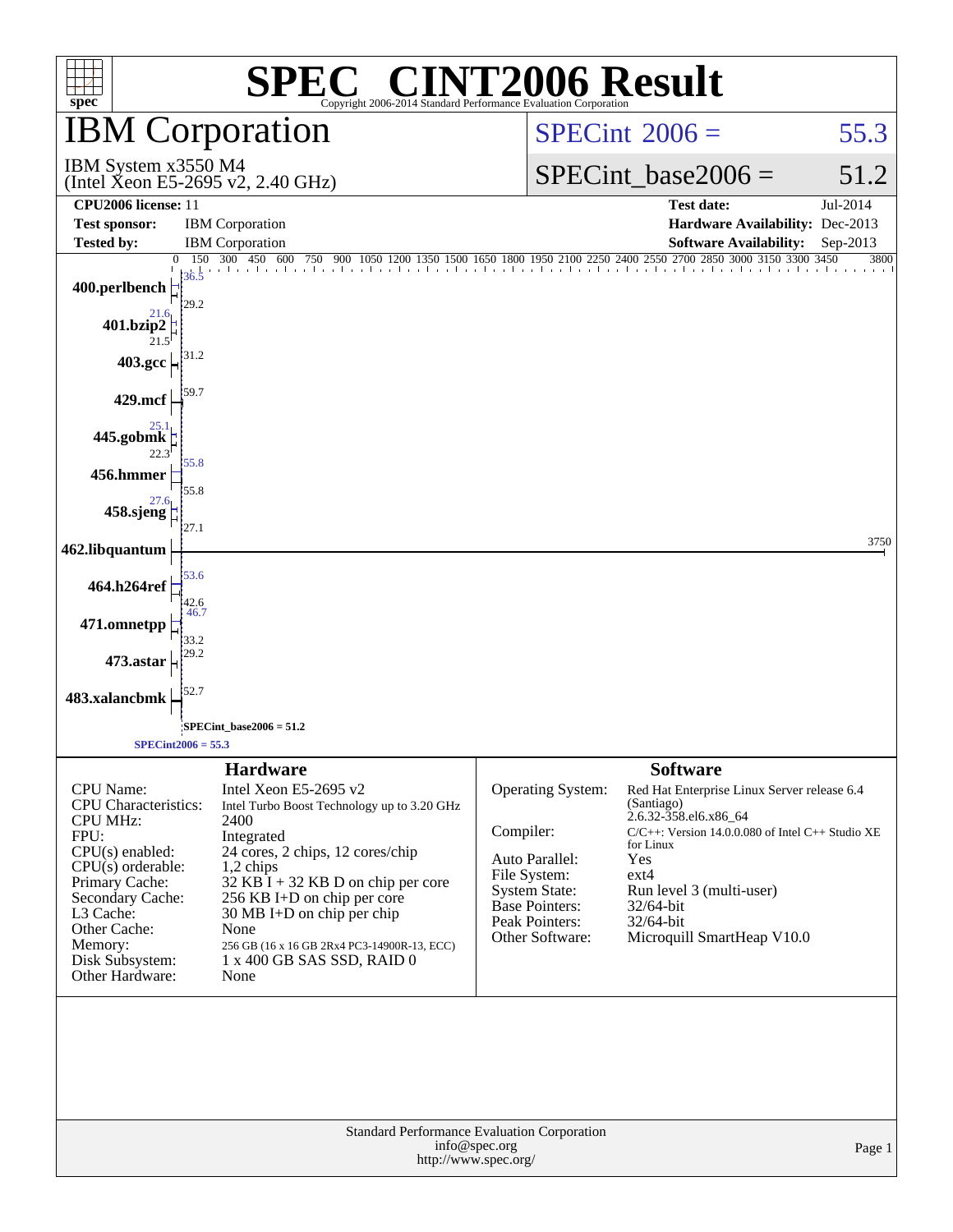

### IBM Corporation

### $SPECint2006 = 55.3$  $SPECint2006 = 55.3$

#### IBM System x3550 M4

(Intel Xeon E5-2695 v2, 2.40 GHz)

SPECint base2006 =  $51.2$ 

**[CPU2006 license:](http://www.spec.org/auto/cpu2006/Docs/result-fields.html#CPU2006license)** 11 **[Test date:](http://www.spec.org/auto/cpu2006/Docs/result-fields.html#Testdate)** Jul-2014 **[Test sponsor:](http://www.spec.org/auto/cpu2006/Docs/result-fields.html#Testsponsor)** IBM Corporation **[Hardware Availability:](http://www.spec.org/auto/cpu2006/Docs/result-fields.html#HardwareAvailability)** Dec-2013 **[Tested by:](http://www.spec.org/auto/cpu2006/Docs/result-fields.html#Testedby)** IBM Corporation **[Software Availability:](http://www.spec.org/auto/cpu2006/Docs/result-fields.html#SoftwareAvailability)** Sep-2013

#### **[Results Table](http://www.spec.org/auto/cpu2006/Docs/result-fields.html#ResultsTable)**

|                  | <b>Base</b>                                                   |       |                |                                                         |                |       | <b>Peak</b>    |              |                |              |                |              |
|------------------|---------------------------------------------------------------|-------|----------------|---------------------------------------------------------|----------------|-------|----------------|--------------|----------------|--------------|----------------|--------------|
| <b>Benchmark</b> | <b>Seconds</b>                                                | Ratio | <b>Seconds</b> | Ratio                                                   | <b>Seconds</b> | Ratio | <b>Seconds</b> | <b>Ratio</b> | <b>Seconds</b> | <b>Ratio</b> | <b>Seconds</b> | <b>Ratio</b> |
| 400.perlbench    | <u>335</u>                                                    | 29.2  | 335            | 29.2                                                    | 333            | 29.3  | 267            | 36.5         | 267            | 36.6         | 268            | 36.4         |
| 401.bzip2        | 449                                                           | 21.5  | 450            | 21.5                                                    | 451            | 21.4  | 446            | 21.7         | 446            | 21.6         | 446            | <u>21.6</u>  |
| $403.\text{gcc}$ | 258                                                           | 31.2  | 258            | 31.2                                                    | 258            | 31.2  | 258            | 31.2         | 258            | 31.2         | 258            | 31.2         |
| $429$ .mcf       | 155                                                           | 58.8  | 153            | 59.7                                                    | 152            | 60.0  | 155            | 58.8         | 153            | 59.7         | 152            | 60.0         |
| $445$ .gobmk     | 470                                                           | 22.3  | 471            | 22.3                                                    | 470            | 22.3  | 418            | 25.1         | 418            | 25.1         | 418            | 25.1         |
| 456.hmmer        | 167                                                           | 55.9  | 167            | 55.8                                                    | 167            | 55.8  | 167            | 55.8         | 167            | 55.8         | <b>167</b>     | 55.8         |
| $458$ .sjeng     | 447                                                           | 27.1  | 447            | 27.1                                                    | 447            | 27.0  | 438            | 27.6         | 439            | 27.6         | 439            | 27.6         |
| 462.libquantum   | 5.52                                                          | 3750  | 5.52           | 3750                                                    | 5.52           | 3760  | 5.52           | 3750         | 5.52           | 3750         | 5.52           | 3760         |
| 464.h264ref      | 520                                                           | 42.5  | 519            | 42.6                                                    | 519            | 42.6  | 412            | 53.6         | 413            | 53.6         | 412            | 53.7         |
| 471.omnetpp      | 190                                                           | 32.8  | 188            | 33.2                                                    | 188            | 33.2  | 134            | 46.7         | 134            | 46.8         | 144            | 43.5         |
| $473$ . astar    | 240                                                           | 29.2  | 240            | 29.3                                                    | 242            | 29.0  | 240            | 29.2         | 240            | 29.3         | 242            | 29.0         |
| 483.xalancbmk    | 131                                                           | 52.5  | 131            | 52.7                                                    | 131            | 52.7  | 131            | 52.5         | 131            | 52.7         | 131            | 52.7         |
|                  | Described and can be the condentry ordered theory occurs more |       |                | Dald an dealined test in diestry a median meer announce |                |       |                |              |                |              |                |              |

Results appear in the [order in which they were run.](http://www.spec.org/auto/cpu2006/Docs/result-fields.html#RunOrder) Bold underlined text [indicates a median measurement.](http://www.spec.org/auto/cpu2006/Docs/result-fields.html#Median)

#### **[Operating System Notes](http://www.spec.org/auto/cpu2006/Docs/result-fields.html#OperatingSystemNotes)**

 Stack size set to unlimited using "ulimit -s unlimited" Zone reclaim mode enabled with: echo 1 > /proc/sys/vm/zone\_reclaim\_mode Intel Idle Driver disabled with the following Linux kernel parameter in /etc/grub.conf: intel\_idle.max\_cstate=0

#### **[Platform Notes](http://www.spec.org/auto/cpu2006/Docs/result-fields.html#PlatformNotes)**

 BIOS setting: Operating Mode set to Maximum Performance Hyper-Threading set to Disable Sysinfo program /home/SPECcpu-20140116-ic14.0/config/sysinfo.rev6818 \$Rev: 6818 \$ \$Date:: 2012-07-17 #\$ e86d102572650a6e4d596a3cee98f191 running on x3550M4 Wed Jul 30 02:30:00 2014

 This section contains SUT (System Under Test) info as seen by some common utilities. To remove or add to this section, see: <http://www.spec.org/cpu2006/Docs/config.html#sysinfo>

 From /proc/cpuinfo model name : Intel(R) Xeon(R) CPU E5-2695 v2 @ 2.40GHz 2 "physical id"s (chips) 24 "processors" cores, siblings (Caution: counting these is hw and system dependent. The following excerpts from /proc/cpuinfo might not be reliable. Use with caution.) cpu cores : 12

Continued on next page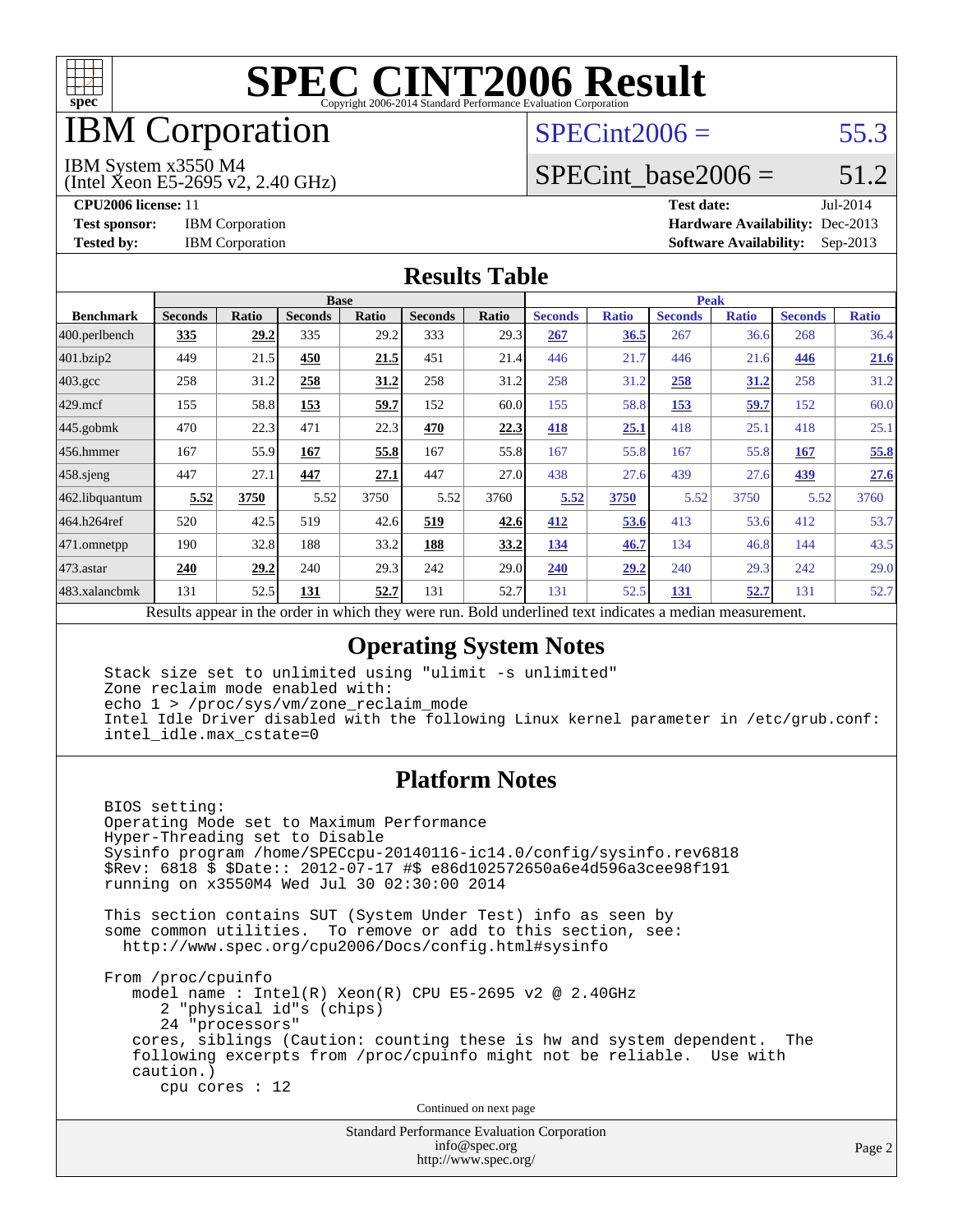

**IBM** Corporation

 $SPECint2006 = 55.3$  $SPECint2006 = 55.3$ 

(Intel Xeon E5-2695 v2, 2.40 GHz) IBM System x3550 M4

SPECint base2006 =  $51.2$ 

**[CPU2006 license:](http://www.spec.org/auto/cpu2006/Docs/result-fields.html#CPU2006license)** 11 **[Test date:](http://www.spec.org/auto/cpu2006/Docs/result-fields.html#Testdate)** Jul-2014 **[Test sponsor:](http://www.spec.org/auto/cpu2006/Docs/result-fields.html#Testsponsor)** IBM Corporation **[Hardware Availability:](http://www.spec.org/auto/cpu2006/Docs/result-fields.html#HardwareAvailability)** Dec-2013 **[Tested by:](http://www.spec.org/auto/cpu2006/Docs/result-fields.html#Testedby)** IBM Corporation **[Software Availability:](http://www.spec.org/auto/cpu2006/Docs/result-fields.html#SoftwareAvailability)** Sep-2013

#### **[Platform Notes \(Continued\)](http://www.spec.org/auto/cpu2006/Docs/result-fields.html#PlatformNotes)**

 siblings : 12 physical 0: cores 0 1 2 3 4 5 8 9 10 11 12 13 physical 1: cores 0 1 2 3 4 5 8 9 10 11 12 13 cache size : 30720 KB From /proc/meminfo MemTotal: 264464636 kB HugePages\_Total: 0<br>Hugepagesize: 2048 kB Hugepagesize: /usr/bin/lsb\_release -d Red Hat Enterprise Linux Server release 6.4 (Santiago) From /etc/\*release\* /etc/\*version\* redhat-release: Red Hat Enterprise Linux Server release 6.4 (Santiago) system-release: Red Hat Enterprise Linux Server release 6.4 (Santiago) system-release-cpe: cpe:/o:redhat:enterprise\_linux:6server:ga:server uname -a: Linux x3550M4 2.6.32-358.18.1.el6.x86\_64 #1 SMP Fri Aug 2 17:04:38 EDT 2013 x86\_64 x86\_64 x86\_64 GNU/Linux run-level 3 Jul 29 15:26 SPEC is set to: /home/SPECcpu-20140116-ic14.0 Size Used Avail Use% Mounted on /dev/mapper/vg\_x3550m4-lv\_home 312G 208G 90G 70% / home Additional information from dmidecode: BIOS IBM -[D7E139YUS-1.70]- 05/13/2014 Memory: 8x Not Specified Not Specified 16x Samsung M393B2G70QH0-CMA 16 GB 1867 MHz 2 rank

(End of data from sysinfo program)

#### **[General Notes](http://www.spec.org/auto/cpu2006/Docs/result-fields.html#GeneralNotes)**

Environment variables set by runspec before the start of the run:  $KMP$  AFFINITY = "granularity=fine, scatter" LD\_LIBRARY\_PATH = "/home/SPECcpu-20140116-ic14.0/libs/32:/home/SPECcpu-20140116-ic14.0/libs/64:/home/SPECcpu-20140116-ic14.0/sh" OMP\_NUM\_THREADS = "24" Binaries compiled on a system with 1x Core i7-860 CPU + 8GB memory using RedHat EL 6.4 Transparent Huge Pages enabled with: echo always > /sys/kernel/mm/redhat\_transparent\_hugepage/enabled runspec command invoked through numactl i.e.: numactl --interleave=all runspec <etc>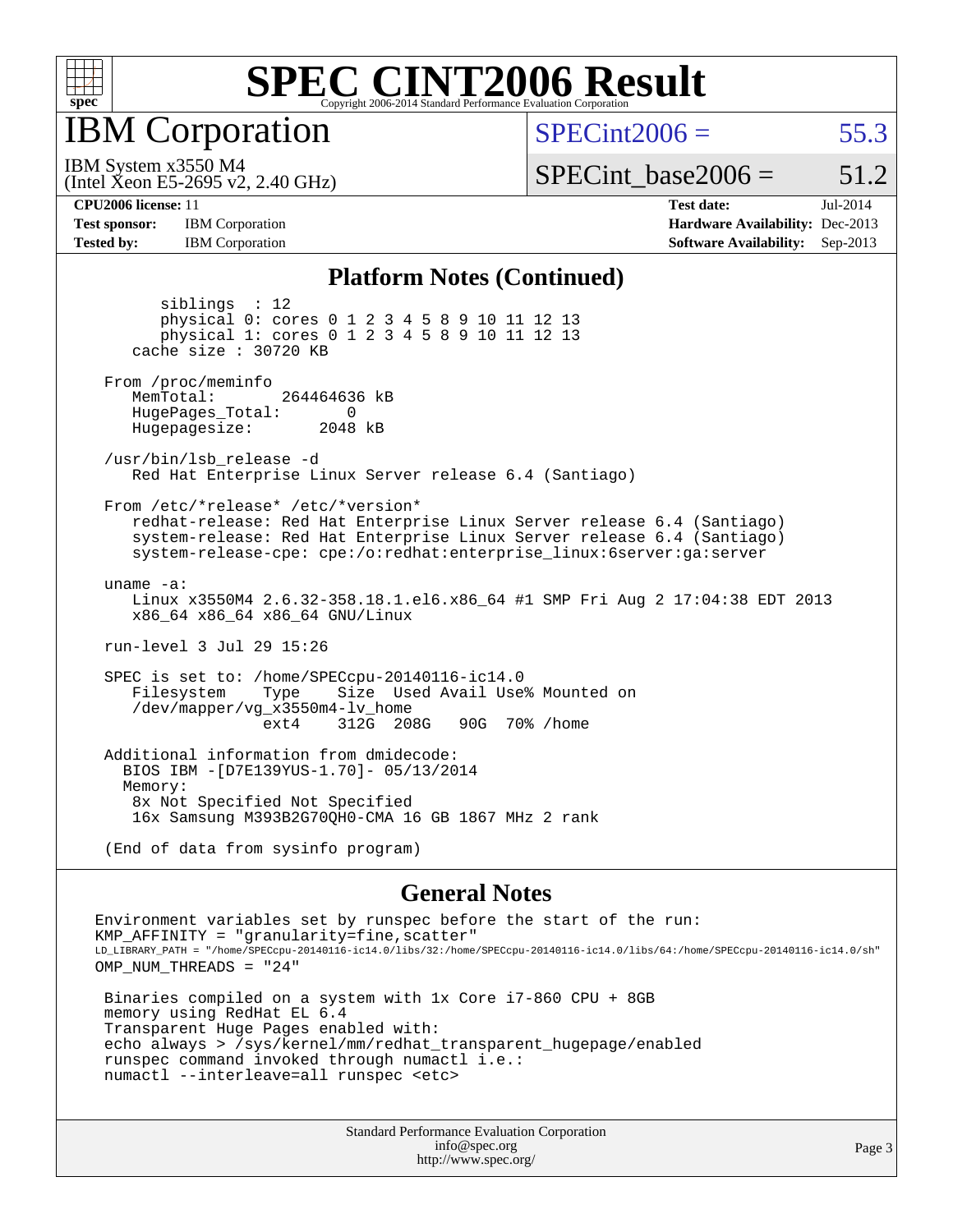

### IBM Corporation

 $SPECint2006 = 55.3$  $SPECint2006 = 55.3$ 

(Intel Xeon E5-2695 v2, 2.40 GHz) IBM System x3550 M4

SPECint base2006 =  $51.2$ 

**[Test sponsor:](http://www.spec.org/auto/cpu2006/Docs/result-fields.html#Testsponsor)** IBM Corporation **[Hardware Availability:](http://www.spec.org/auto/cpu2006/Docs/result-fields.html#HardwareAvailability)** Dec-2013

**[CPU2006 license:](http://www.spec.org/auto/cpu2006/Docs/result-fields.html#CPU2006license)** 11 **[Test date:](http://www.spec.org/auto/cpu2006/Docs/result-fields.html#Testdate)** Jul-2014 **[Tested by:](http://www.spec.org/auto/cpu2006/Docs/result-fields.html#Testedby)** IBM Corporation **[Software Availability:](http://www.spec.org/auto/cpu2006/Docs/result-fields.html#SoftwareAvailability)** Sep-2013

### **[Base Compiler Invocation](http://www.spec.org/auto/cpu2006/Docs/result-fields.html#BaseCompilerInvocation)**

[C benchmarks](http://www.spec.org/auto/cpu2006/Docs/result-fields.html#Cbenchmarks):  $\text{icc}$   $-\text{m64}$ 

[C++ benchmarks:](http://www.spec.org/auto/cpu2006/Docs/result-fields.html#CXXbenchmarks) [icpc -m64](http://www.spec.org/cpu2006/results/res2014q3/cpu2006-20140731-30718.flags.html#user_CXXbase_intel_icpc_64bit_fc66a5337ce925472a5c54ad6a0de310)

#### **[Base Portability Flags](http://www.spec.org/auto/cpu2006/Docs/result-fields.html#BasePortabilityFlags)**

 400.perlbench: [-DSPEC\\_CPU\\_LP64](http://www.spec.org/cpu2006/results/res2014q3/cpu2006-20140731-30718.flags.html#b400.perlbench_basePORTABILITY_DSPEC_CPU_LP64) [-DSPEC\\_CPU\\_LINUX\\_X64](http://www.spec.org/cpu2006/results/res2014q3/cpu2006-20140731-30718.flags.html#b400.perlbench_baseCPORTABILITY_DSPEC_CPU_LINUX_X64) 401.bzip2: [-DSPEC\\_CPU\\_LP64](http://www.spec.org/cpu2006/results/res2014q3/cpu2006-20140731-30718.flags.html#suite_basePORTABILITY401_bzip2_DSPEC_CPU_LP64) 403.gcc: [-DSPEC\\_CPU\\_LP64](http://www.spec.org/cpu2006/results/res2014q3/cpu2006-20140731-30718.flags.html#suite_basePORTABILITY403_gcc_DSPEC_CPU_LP64) 429.mcf: [-DSPEC\\_CPU\\_LP64](http://www.spec.org/cpu2006/results/res2014q3/cpu2006-20140731-30718.flags.html#suite_basePORTABILITY429_mcf_DSPEC_CPU_LP64) 445.gobmk: [-DSPEC\\_CPU\\_LP64](http://www.spec.org/cpu2006/results/res2014q3/cpu2006-20140731-30718.flags.html#suite_basePORTABILITY445_gobmk_DSPEC_CPU_LP64) 456.hmmer: [-DSPEC\\_CPU\\_LP64](http://www.spec.org/cpu2006/results/res2014q3/cpu2006-20140731-30718.flags.html#suite_basePORTABILITY456_hmmer_DSPEC_CPU_LP64) 458.sjeng: [-DSPEC\\_CPU\\_LP64](http://www.spec.org/cpu2006/results/res2014q3/cpu2006-20140731-30718.flags.html#suite_basePORTABILITY458_sjeng_DSPEC_CPU_LP64) 462.libquantum: [-DSPEC\\_CPU\\_LP64](http://www.spec.org/cpu2006/results/res2014q3/cpu2006-20140731-30718.flags.html#suite_basePORTABILITY462_libquantum_DSPEC_CPU_LP64) [-DSPEC\\_CPU\\_LINUX](http://www.spec.org/cpu2006/results/res2014q3/cpu2006-20140731-30718.flags.html#b462.libquantum_baseCPORTABILITY_DSPEC_CPU_LINUX) 464.h264ref: [-DSPEC\\_CPU\\_LP64](http://www.spec.org/cpu2006/results/res2014q3/cpu2006-20140731-30718.flags.html#suite_basePORTABILITY464_h264ref_DSPEC_CPU_LP64) 471.omnetpp: [-DSPEC\\_CPU\\_LP64](http://www.spec.org/cpu2006/results/res2014q3/cpu2006-20140731-30718.flags.html#suite_basePORTABILITY471_omnetpp_DSPEC_CPU_LP64) 473.astar: [-DSPEC\\_CPU\\_LP64](http://www.spec.org/cpu2006/results/res2014q3/cpu2006-20140731-30718.flags.html#suite_basePORTABILITY473_astar_DSPEC_CPU_LP64) 483.xalancbmk: [-DSPEC\\_CPU\\_LP64](http://www.spec.org/cpu2006/results/res2014q3/cpu2006-20140731-30718.flags.html#suite_basePORTABILITY483_xalancbmk_DSPEC_CPU_LP64) [-DSPEC\\_CPU\\_LINUX](http://www.spec.org/cpu2006/results/res2014q3/cpu2006-20140731-30718.flags.html#b483.xalancbmk_baseCXXPORTABILITY_DSPEC_CPU_LINUX)

#### **[Base Optimization Flags](http://www.spec.org/auto/cpu2006/Docs/result-fields.html#BaseOptimizationFlags)**

[C benchmarks](http://www.spec.org/auto/cpu2006/Docs/result-fields.html#Cbenchmarks):

[-xSSE4.2](http://www.spec.org/cpu2006/results/res2014q3/cpu2006-20140731-30718.flags.html#user_CCbase_f-xSSE42_f91528193cf0b216347adb8b939d4107) [-ipo](http://www.spec.org/cpu2006/results/res2014q3/cpu2006-20140731-30718.flags.html#user_CCbase_f-ipo) [-O3](http://www.spec.org/cpu2006/results/res2014q3/cpu2006-20140731-30718.flags.html#user_CCbase_f-O3) [-no-prec-div](http://www.spec.org/cpu2006/results/res2014q3/cpu2006-20140731-30718.flags.html#user_CCbase_f-no-prec-div) [-parallel](http://www.spec.org/cpu2006/results/res2014q3/cpu2006-20140731-30718.flags.html#user_CCbase_f-parallel) [-opt-prefetch](http://www.spec.org/cpu2006/results/res2014q3/cpu2006-20140731-30718.flags.html#user_CCbase_f-opt-prefetch) [-auto-p32](http://www.spec.org/cpu2006/results/res2014q3/cpu2006-20140731-30718.flags.html#user_CCbase_f-auto-p32)

[C++ benchmarks:](http://www.spec.org/auto/cpu2006/Docs/result-fields.html#CXXbenchmarks)

[-xSSE4.2](http://www.spec.org/cpu2006/results/res2014q3/cpu2006-20140731-30718.flags.html#user_CXXbase_f-xSSE42_f91528193cf0b216347adb8b939d4107) [-ipo](http://www.spec.org/cpu2006/results/res2014q3/cpu2006-20140731-30718.flags.html#user_CXXbase_f-ipo) [-O3](http://www.spec.org/cpu2006/results/res2014q3/cpu2006-20140731-30718.flags.html#user_CXXbase_f-O3) [-no-prec-div](http://www.spec.org/cpu2006/results/res2014q3/cpu2006-20140731-30718.flags.html#user_CXXbase_f-no-prec-div) [-opt-prefetch](http://www.spec.org/cpu2006/results/res2014q3/cpu2006-20140731-30718.flags.html#user_CXXbase_f-opt-prefetch) [-auto-p32](http://www.spec.org/cpu2006/results/res2014q3/cpu2006-20140731-30718.flags.html#user_CXXbase_f-auto-p32) [-Wl,-z,muldefs](http://www.spec.org/cpu2006/results/res2014q3/cpu2006-20140731-30718.flags.html#user_CXXbase_link_force_multiple1_74079c344b956b9658436fd1b6dd3a8a) [-L/sh -lsmartheap64](http://www.spec.org/cpu2006/results/res2014q3/cpu2006-20140731-30718.flags.html#user_CXXbase_SmartHeap64_ed4ef857ce90951921efb0d91eb88472)

#### **[Base Other Flags](http://www.spec.org/auto/cpu2006/Docs/result-fields.html#BaseOtherFlags)**

[C benchmarks](http://www.spec.org/auto/cpu2006/Docs/result-fields.html#Cbenchmarks):

403.gcc: [-Dalloca=\\_alloca](http://www.spec.org/cpu2006/results/res2014q3/cpu2006-20140731-30718.flags.html#b403.gcc_baseEXTRA_CFLAGS_Dalloca_be3056838c12de2578596ca5467af7f3)

### **[Peak Compiler Invocation](http://www.spec.org/auto/cpu2006/Docs/result-fields.html#PeakCompilerInvocation)**

[C benchmarks \(except as noted below\)](http://www.spec.org/auto/cpu2006/Docs/result-fields.html#Cbenchmarksexceptasnotedbelow):  $\text{icc}$  -m64

Continued on next page

Standard Performance Evaluation Corporation [info@spec.org](mailto:info@spec.org) <http://www.spec.org/>

Page 4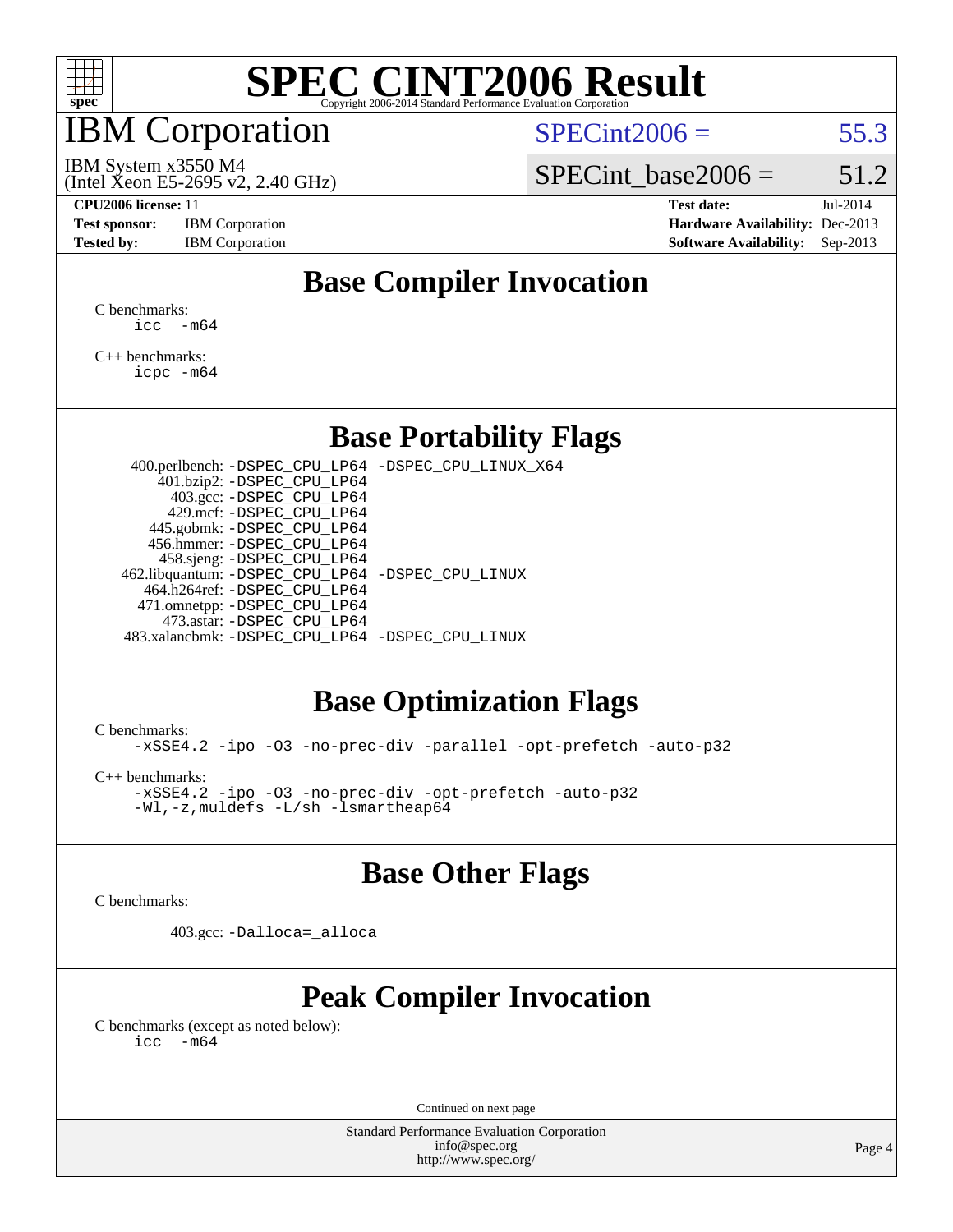

IBM Corporation

 $SPECint2006 = 55.3$  $SPECint2006 = 55.3$ 

(Intel Xeon E5-2695 v2, 2.40 GHz) IBM System x3550 M4

SPECint base2006 =  $51.2$ 

**[CPU2006 license:](http://www.spec.org/auto/cpu2006/Docs/result-fields.html#CPU2006license)** 11 **[Test date:](http://www.spec.org/auto/cpu2006/Docs/result-fields.html#Testdate)** Jul-2014 **[Test sponsor:](http://www.spec.org/auto/cpu2006/Docs/result-fields.html#Testsponsor)** IBM Corporation **[Hardware Availability:](http://www.spec.org/auto/cpu2006/Docs/result-fields.html#HardwareAvailability)** Dec-2013 **[Tested by:](http://www.spec.org/auto/cpu2006/Docs/result-fields.html#Testedby)** IBM Corporation **[Software Availability:](http://www.spec.org/auto/cpu2006/Docs/result-fields.html#SoftwareAvailability)** Sep-2013

# **[Peak Compiler Invocation \(Continued\)](http://www.spec.org/auto/cpu2006/Docs/result-fields.html#PeakCompilerInvocation)**

400.perlbench: [icc -m32](http://www.spec.org/cpu2006/results/res2014q3/cpu2006-20140731-30718.flags.html#user_peakCCLD400_perlbench_intel_icc_a6a621f8d50482236b970c6ac5f55f93)

445.gobmk: [icc -m32](http://www.spec.org/cpu2006/results/res2014q3/cpu2006-20140731-30718.flags.html#user_peakCCLD445_gobmk_intel_icc_a6a621f8d50482236b970c6ac5f55f93)

464.h264ref: [icc -m32](http://www.spec.org/cpu2006/results/res2014q3/cpu2006-20140731-30718.flags.html#user_peakCCLD464_h264ref_intel_icc_a6a621f8d50482236b970c6ac5f55f93)

[C++ benchmarks \(except as noted below\):](http://www.spec.org/auto/cpu2006/Docs/result-fields.html#CXXbenchmarksexceptasnotedbelow) [icpc -m64](http://www.spec.org/cpu2006/results/res2014q3/cpu2006-20140731-30718.flags.html#user_CXXpeak_intel_icpc_64bit_fc66a5337ce925472a5c54ad6a0de310)

471.omnetpp: [icpc -m32](http://www.spec.org/cpu2006/results/res2014q3/cpu2006-20140731-30718.flags.html#user_peakCXXLD471_omnetpp_intel_icpc_4e5a5ef1a53fd332b3c49e69c3330699)

#### **[Peak Portability Flags](http://www.spec.org/auto/cpu2006/Docs/result-fields.html#PeakPortabilityFlags)**

```
 400.perlbench: -DSPEC_CPU_LINUX_IA32
    401.bzip2: -DSPEC_CPU_LP64
      403.gcc: -DSPEC_CPU_LP64
     429.mcf: -DSPEC_CPU_LP64
   456.hmmer: -DSPEC_CPU_LP64
    458.sjeng: -DSPEC_CPU_LP64
462.libquantum: -DSPEC_CPU_LP64 -DSPEC_CPU_LINUX
     473.astar: -DSPEC_CPU_LP64
483.xalancbmk: -DSPEC_CPU_LP64 -DSPEC_CPU_LINUX
```
### **[Peak Optimization Flags](http://www.spec.org/auto/cpu2006/Docs/result-fields.html#PeakOptimizationFlags)**

[C benchmarks](http://www.spec.org/auto/cpu2006/Docs/result-fields.html#Cbenchmarks):

```
 400.perlbench: -xSSE4.2(pass 2) -prof-gen(pass 1) -ipo(pass 2)
           -O3(pass 2) -no-prec-div(pass 2) -prof-use(pass 2)
           -opt-prefetch -ansi-alias
   401.bzip2: -xSSE4.2(pass 2) -prof-gen(pass 1) -ipo(pass 2)
           -O3(pass 2) -no-prec-div -prof-use(pass 2) -auto-ilp32
           -opt-prefetch -ansi-alias
    403.\text{gcc: basepeak} = yes
   429.mcf: basepeak = yes
  445.gobmk: -xSSE4.2(pass 2) -prof-gen(pass 1) -prof-use(pass 2)
           -ansi-alias
  456.hmmer: -xSSE4.2 -ipo -O3 -no-prec-div -unroll2 -auto-ilp32
           -ansi-alias
```
Continued on next page